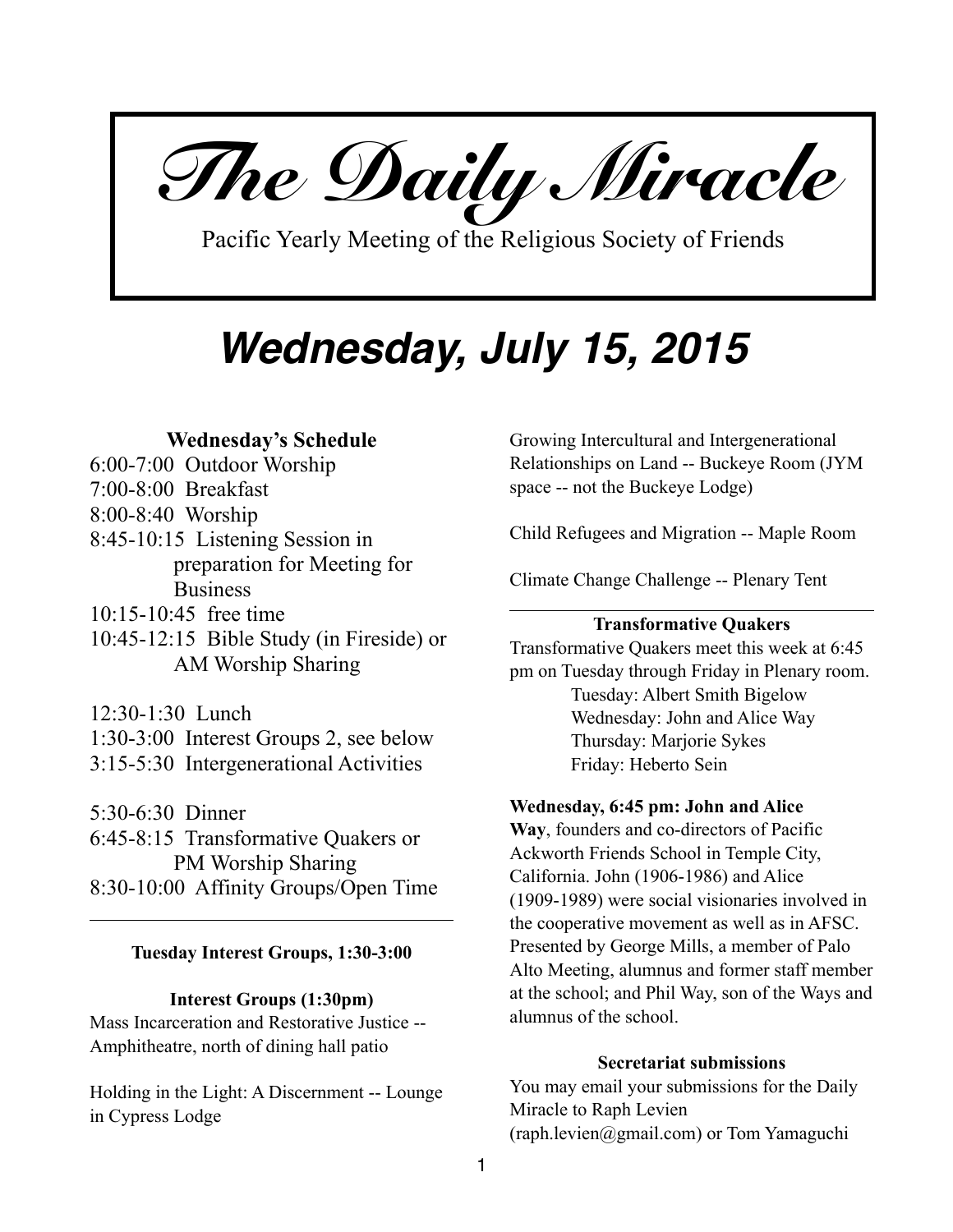(tomyamaguchi $(\partial \text{mac.com})$ ). We are hoping the printer is repaired today, apologies for the rushed state of today's Miracle.

#### **Bible Study**

PYM Bible study is open to all who are interested and is "come as you are." This means you need not be an expert or have a prescribed set of beliefs about scripture. You need only be willing to have a respectful and spirit-led experience of the text with fellow Friends. Please bring a Bible if you have one. We meet daily at 10:45 in Fireside. Don't be shy, come find out more. Looking forward to seeing you there – Stephen Matchett

## **Lunch hour**

Lunch for general PYM attendees begins at 12:30. The Children's Program gets there early. Please wait until 12:30 to let the children have a chance get their lunch first.

## **Transformative Friends**

(Plenary Tent, 6:45)

"Radical Hospitality" affinity group will meet tonight and Thursday evening.

# **Body Worker (Free) Available/Chiropractor Wanted**

I'm Dahlia and offer to help anyone who might like it. I can sometimes substantially help problems using observation, hands-on, and movement coaching. (Certified CMT) Is there a chiropractor here who would help me with a surprise shoulder problem? Dahlia von Gelder Santa Monica

## Friends:

Coffee mugs from the cafeteria are being found all around the grounds. This is not acceptable. Please either return them to the cafeteria or use

paper coffee cups that can be put into a trash bin when you are finished with your beverage. No one picks up after us. Please be mindful and respectful of the beautiful grounds, the staff, and the expectations of the group. Thank you.

Do all Friends know where to pick up the paper each morning?

At breakfast , you should be able to pick up your own copy, regular or large typeface by 7:00 am.

Check the entry way to the Dining Room or find a stack at the back of the tent.

If you have a charger for an iPhone 5, Christie Monson would love to borrow it for a few hours, so her alarm will work. Thank you.

(Christie-I have the charger you seek. I tried emailing you with the address in the latest CPQM directory, but that address failed. I hope you can find me or someone else to charge your phone. Tom Yamaguchi)

SCQM Directories unfortunately will not be printed and made available till sometime in August. – Don Bean

#### **Unity with Nature Table in Walnut**

Friends are invited to visit our table in Walnut (where you registered).

We offer a variety of literature from Quaker Earthcare Witness (QEW), and about permaculture and economics.

We also offer (with donation requested) small packets of herbs (marjoram, sage, mint) and dandelion seeds, as well as larger amounts of oregano. (Dandelion leaves are one of Gaia's most nutritious greens.) And if fossil fuel addiction concerns you, do take a look at the divestment journal which offers food for thought on this addiction. Donations will be used for Earthcare purposes in the future.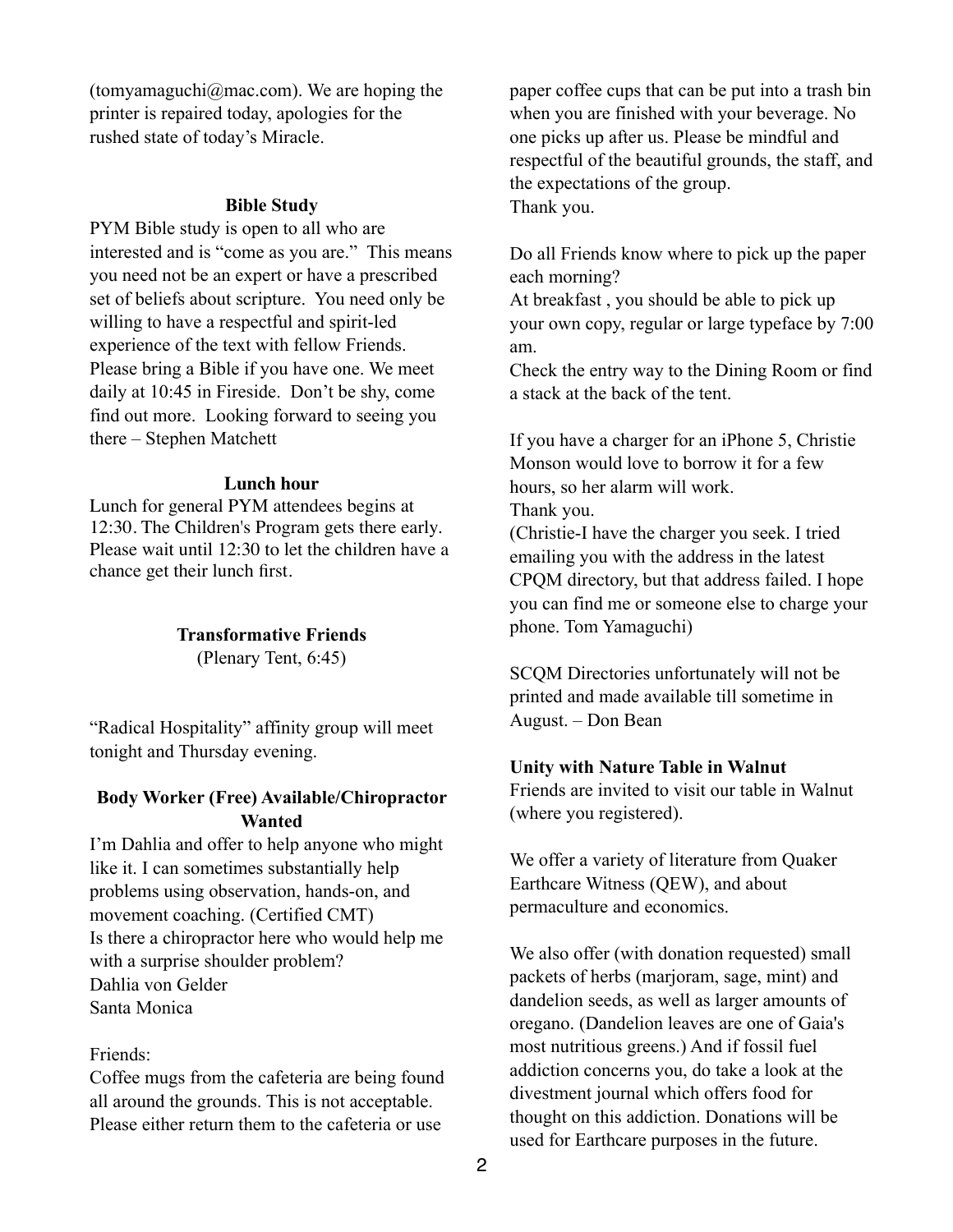## **Please respect the common space**

Please do not use the common space (table, shelf, hooks) in the Bathhouse to store your personal toiletries, towels, etc. Please take all your belongings with you when you leave.

#### **Lunch with Casa de los Amigos**

Come have lunch on Thursday with staff and volunteers from Casa de los Amigos, a Quaker Center for Peace and International Understanding in Mexico City. We'll chat to about the Casa's current peacework focused on hospitality, immigration and asylum, economic justice, and service-learning. Look for us at a table on the left corner of the dining hall as you walk in and ask Hayley Hathaway, Bertha Pena or Nick Wright any questions. Gracias!

#### **Affinity Groups and free time**

Locations for affinity groups/free time on Wednesday, 8:30 – 10:00 pm:

Twelve Step – Garden Room, north end of Sequoia (every evening)

Singing and strummin' Jim Anderson et al. – Maple Room (every evening)

Friends of color affinity group – Museum (Tuesday, Wednesday, Thursday)

Friends of European descent – Lounge in Eucalyptus Lodge (Tuesday, Wednesday, Thursday)

Poetry – Sequoia living room, south end of Sequoia (Tuesday, Wednesday, Thursday)

Radical Hospitality (Friends working in solidarity with homeless) – Madrone Room (also on Thursday)

Discussion of "Five Wishes" – Lounge in Cypress Lodge (Wednesday only)

Films on peace/justice themes – Plenary Tent (note new place!) (also on Thursday)

#### **Transformative Quakers**

**Albert Bigelow and the Golden Rule**  Last night, we had a fine program on Albert Bigelow, captain of the Golden Rule, which protested nuclear weapons testing in the 1950's. The boat has very recently been restored and will be in San Diego in early August. For more information, or to donate, go to: vfpgoldenruleproject.org – Carl Anderson

#### **Quaker Oaks Farm**

Quaker Oaks Farm sits on the traditional homelands of the Wukchumni People. Access to the land over the past 30+ years has been important to the revitalization of Wukchumni cultural traditions and ceremonies. A dynamic collaboration between the Wukchumni, Quaker Oaks Farm. And the PYM Yourth Program Committee has created Spring Service Learning Camp at the Farm. The more we work together, the more we learn together. You are invited to join us today at 1:30 in the Buckeye Room for an interest group with Wukchumni guests and camp participants, sharing their experience. A brief video made by youth at camp will be shown. A big thank you to PYM Youth Program Committee for the tremendous support provided by our Youth Program Coordinator in planning and facilitation support for the Camp. Generous funding from the Bob Vogel Endowment made it possible for all interested youth to participate regardless of financial means.

**Correction from yesterday's Miracle.**  Earthlight Bookstore closes at 10:00 pm, not 10:50. The bookstore is located in the Rachel Carson Room.